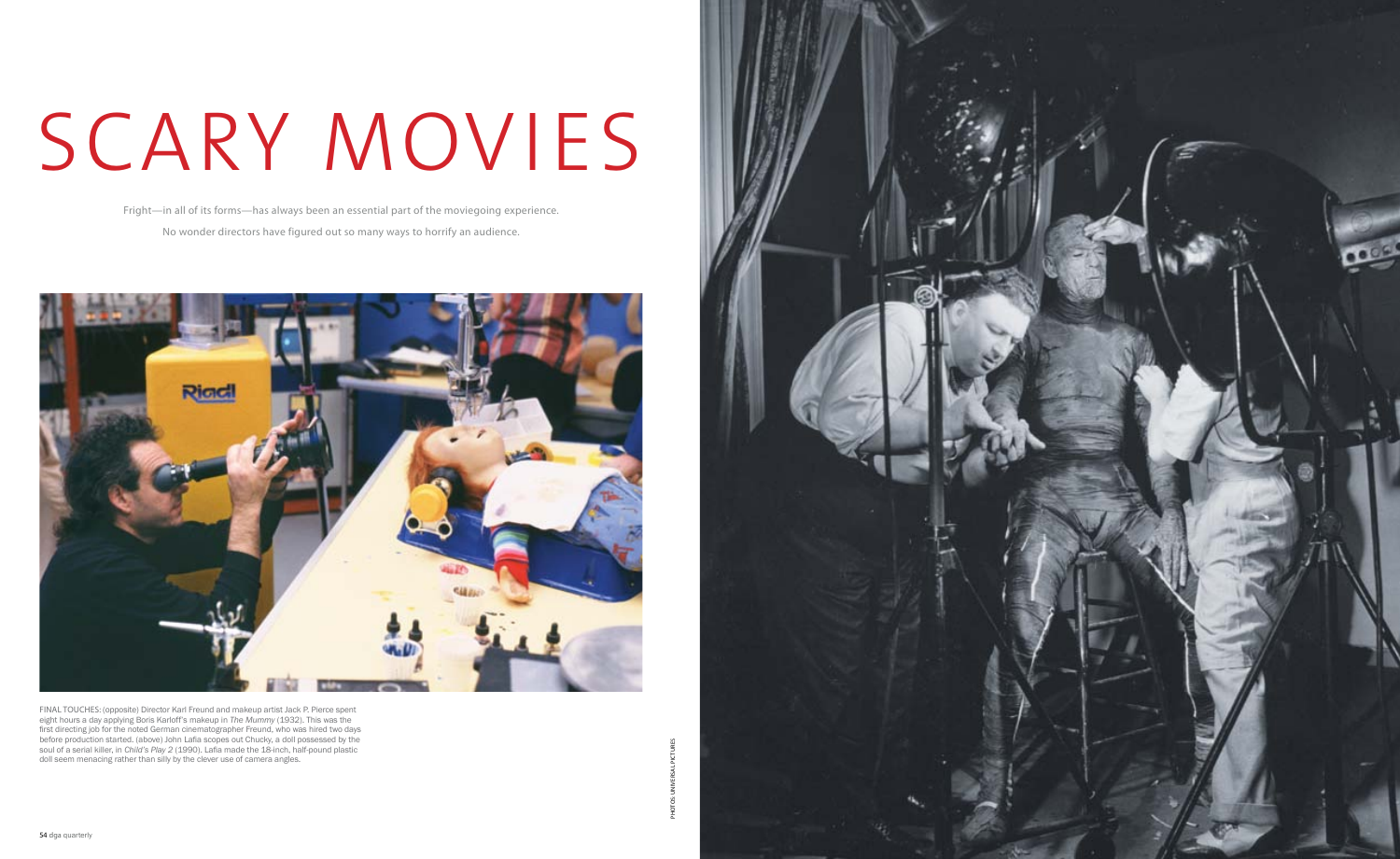Photos: (above) MGM; (BOTTOM LEFT) Paramount Pictures/Dreamworks; (BOTTOM RIGHT) PHOTOFEST



pioneer: Mary Lambert, on the set of *Pet Sematary* (1989) with Stephen King, was the first woman to direct a studio horror film. "Women have much stronger stomachs," she said. "We're much better suited to directing horror because we're better equipped to face spiritual and emotional fear."





old school: *The Ring Two* (2005), with Naomi Watts, was Hideo Nakata's first American feature after directing the original two acclaimed *Ring* films in Japan. He employs images, music, photography and mood to create a sense of danger, preferring anxious anticipation to blatant gore.



cut-rate: Director Tobe Hooper got the idea for *The Texas Chainsaw Massacre* (1974) while standing in the hardware section of a crowded store. Looking for a way out, he spotted the chainsaws. He had intended to make the movie "PG," by toning down the language and violence, but the MPAA insisted on an "R."

undead: George A. Romero, surrounded by his cast of zombies on *Dawn of the Dead* (1978), saved on production costs by having all the 35 mm film stock developed in 16 mm. He chose his takes, then had them developed in 35. Romero convinced the distributor to release the film unrated.



good looking: James Whale, directing *Bride of Frankenstein* (1935), originally cast Boris Karloff as the monster after spotting the actor in the Universal commissary. Whale wanted to get away from the war movies he was then known for, and ironically is now remembered for the four horror films he directed.



blood bath: Brian De Palma orchestrates the scene in *Carrie* (1976) in which Carrie throws knives at her diabolical mother, played by Piper Laurie. De Palma cast Laurie because he didn't want the character to be "the usual dried-up old crone at the top of the hill," but beautiful and sexual.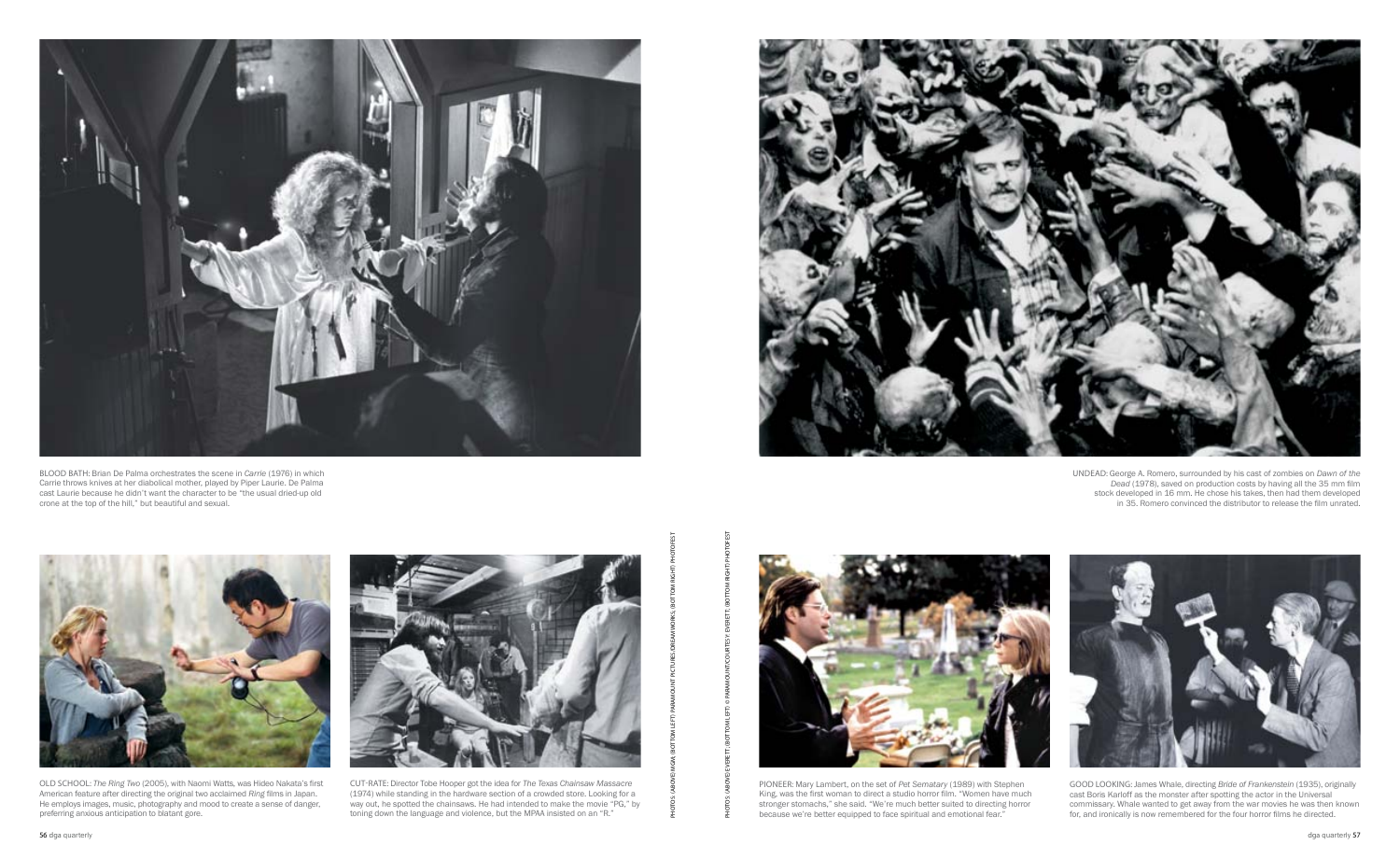

heavyweights: Ronny Yu brought his kinetically paced storytelling style, which he had developed in his native Hong Kong, to *Freddy vs. Jason* (2003). One of the techniques he incorporated into the film was the use of different camera speeds during the fight sequences in order to show the impact of the action.



INTENSE: Clive Barker said filming his first feature, *Hellraiser* (1987), in a real house, forced him to be creative in his cinematography. With room for only one camera, shots had to be from a single angle. Often the camera could only move vertically, which dictated frequent overhead and zoom shots.



cold-blooded: John Carpenter's *Vampires* (1998) was a Hawksian Western disguised as a horror movie. Only here, the hired killers hunt vampires. "My vampires are savage creatures," he said. "There isn't a second of brooding loneliness in their existence. They're too busy ripping and tearing humans apart."



bloodsuckers: In *Mark of the Vampire* (1935), a remake of his silent film *London After Midnight*, Tod Browning introduced a female vampire to keep Bela Lugosi company. Browning was notoriously hard on his crew and got angry with his effects men for not working the mechanical bats properly.